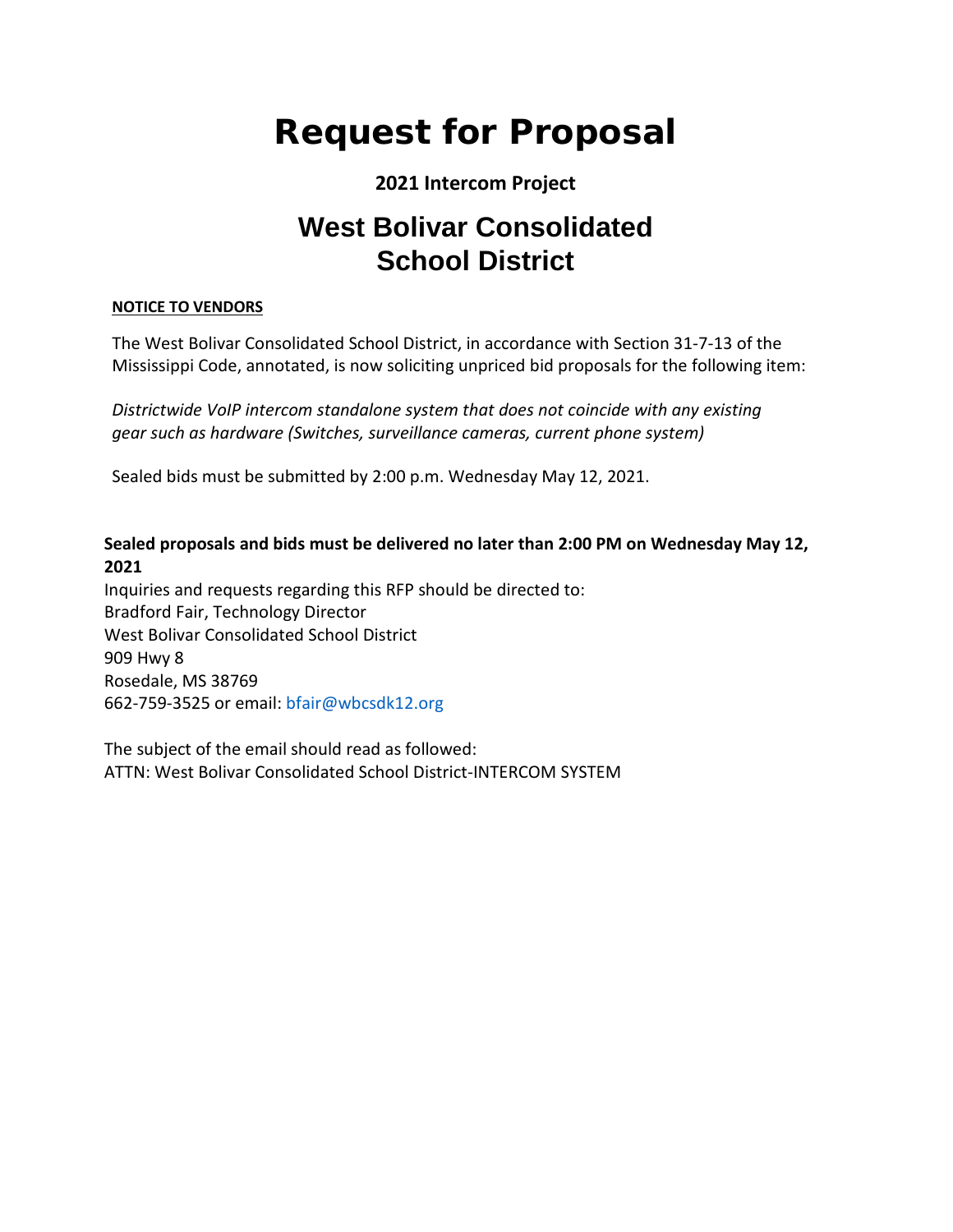### **West Bolivar Consolidated School District-INTERCOM SYSTEM**

The West Bolivar Consolidated School District wishes to install a new IP based intercom/ communication to allow all schools to have campus and district-wide communications with all classrooms and offices from anywhere in the district. The capability of school to school paging is also desired.

The proposal must guarantee performance sufficient to fulfill the needs of the West Bolivar Consolidated School District as requested within this RFP. After implementation of the successful vendor's proposal, if additional equipment, cabling or labor is needed, the vendor will bear all costs necessary to satisfy the requirements of this RFP. There should be no recurring costs unless service contract is required. West Bolivar Consolidated School District has the right to accept or deny service contract if not agreed to for purchase.

It is the vendor's responsibility to ensure that the equipment proposed meets the performance specifications of the manufacturer and the previously stated requirements. The West Bolivar Consolidated School District will not release the vendor from the performance guarantee required above because of malfunctions or defects in equipment due to manufacturer error or flaws in the equipment.

Because of the diversity of possible solutions, West Bolivar Consolidated School District is asking for detailed proposals to accomplish the task. Specifications will be general and minimal to allow proposals to be as innovative as possible. However, vendors must be able to support any proposed solution.

All prospective vendors must complete a district walkthrough or onsite survey in order to be eligible to submit a bid. Proposals from vendors who do not complete the onsite survey or walkthrough WILL NOT be considered.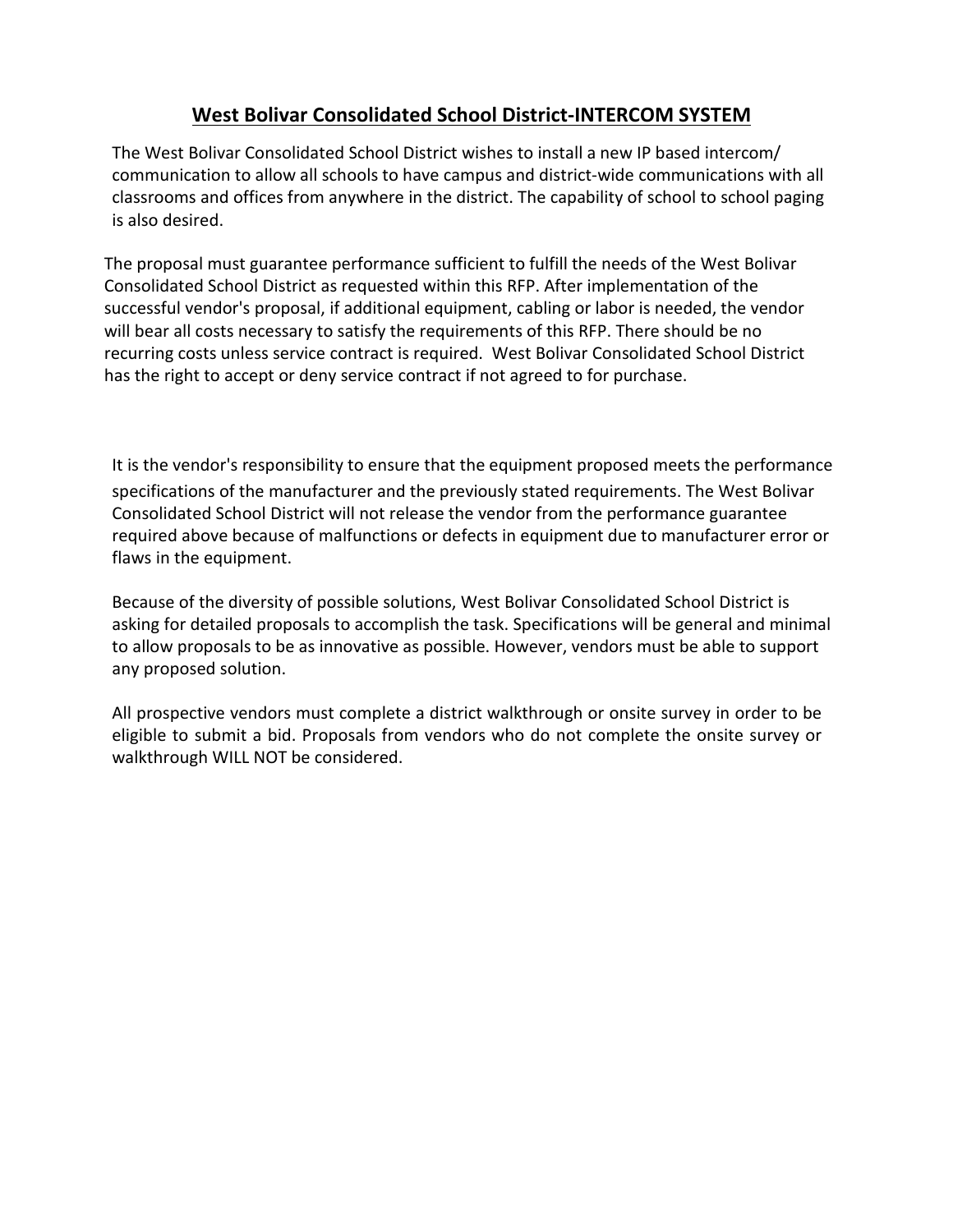#### **CLARIFICATION**

If after the completion of this project, during normal operation of the network, the District discovers that the intercom system will not allow for the capacity required in this RFP, then the vendor will be required to do whatever is necessary to meet the specifications with no additional cost to the West Bolivar Consolidated School District.

#### **GENERAL**

The specifications herein are provided to convey the intent of the systems and upgrades and do not indicate every cable or component necessary for the complete system that the proposing vendor shall provide.

Prices quoted shall be all-inclusive (including all applicable taxes, shipping costs, installation of equipment, training, technical support and trash removal) and represent complete installation and integration with the existing network where necessary. Prices quoted in the vendor's response will remain in effect for a period of eighteen (18) months from the time of the contract signing.

Omissions in the proposal of any provision herein described shall not be construed as to relieve the vendor of any responsibility or obligation to the complete and satisfactory delivery, operation and support of any services.

Should the vendor have questions or find discrepancies in, or omissions from this RFP, or shall be in doubt to its meaning, the vendor shall at once notify West Bolivar Consolidated School District. All questions should be addressed to Bradford Fair as outlined on the first page. The preferred mode of contact is via email.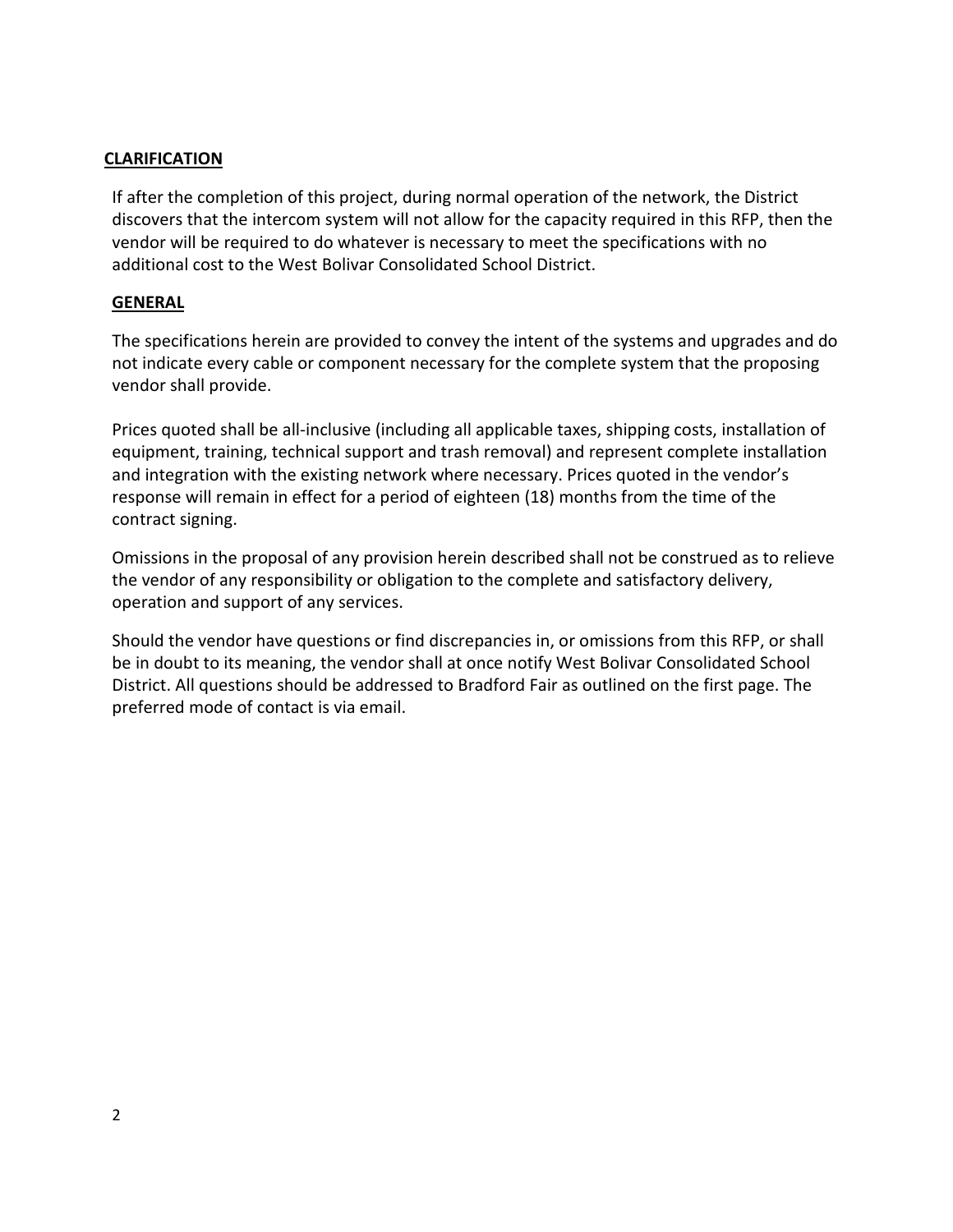#### **CERTIFICATE OF RESPONSIBILITY**

- A. Each Bidder submitting a bid in excess of \$50,000 on public projects must show on his bid and on the face of the envelope containing the bid, his Certificate of Responsibility Number, as required by Section 31-3-5 and 31-3-21 (latest edition) Mississippi Code of 1972. If the bid does not exceed the amount of \$50,000 on public projects, a notation so stating must appear on the face of the envelope. When multiple contractors submit a joint venture bid in excess of \$50,000.00 on public projects, a Joint Venture Certificate of Responsibility Number is required on the bid and face of the envelope. If the Joint Venture has not Joint Venture Certificate of Responsibility number, then each member of the Joint Venture must indicate their individual Certificate of Responsibility numbers on the bid and on the face of the envelope. Each subcontractor whose Subcontract exceeds \$50,000 on public projects shall have a Certificate of Responsibility Number, as required by Section 31-3-15 and 31-3-21 (latest version), Mississippi Code.
- B. No bid will be opened, considered or accepted unless the above information is given as specified. Sufficient evidence that said Certificate of Responsibility has been issued and is in effect at the time of receiving bids must be submitted when required by the Owner. Likewise, it shall be the responsibility of the Prime Contractor to require a Certificate of Responsibility Number from any subcontractor where applicable.

#### **EVALUATION METHODOLOGY**

The West Bolivar Consolidated School District Board of Trustees or Superintendent will award a contract based on the vendor submission that best meets the needs of the school system with regard to the current Technology Plan, future growth, RFP specifications, and the lowest price in the reverse auction process. Due to the nature and diversity of the proposals, a significant amount of time may be required to determine which proposal provides the best option for The District. Once the reverse auction is completed, the District will go over every item and procedure with the vendor before a contract is awarded. The evaluation process will not be complete until The District has determined the best proposal based on all factors.

The following factors will be considered when evaluating responses:

- Price of goods and services.
- Preference will be given for prior positive experience with the Vendor.
- Preference will be given to Mississippi based vendors.
- Preference will be given for vendors proposing the use of devices in which the manufacturer offers a limited lifetime warranty on the access points with replacement within 4 days.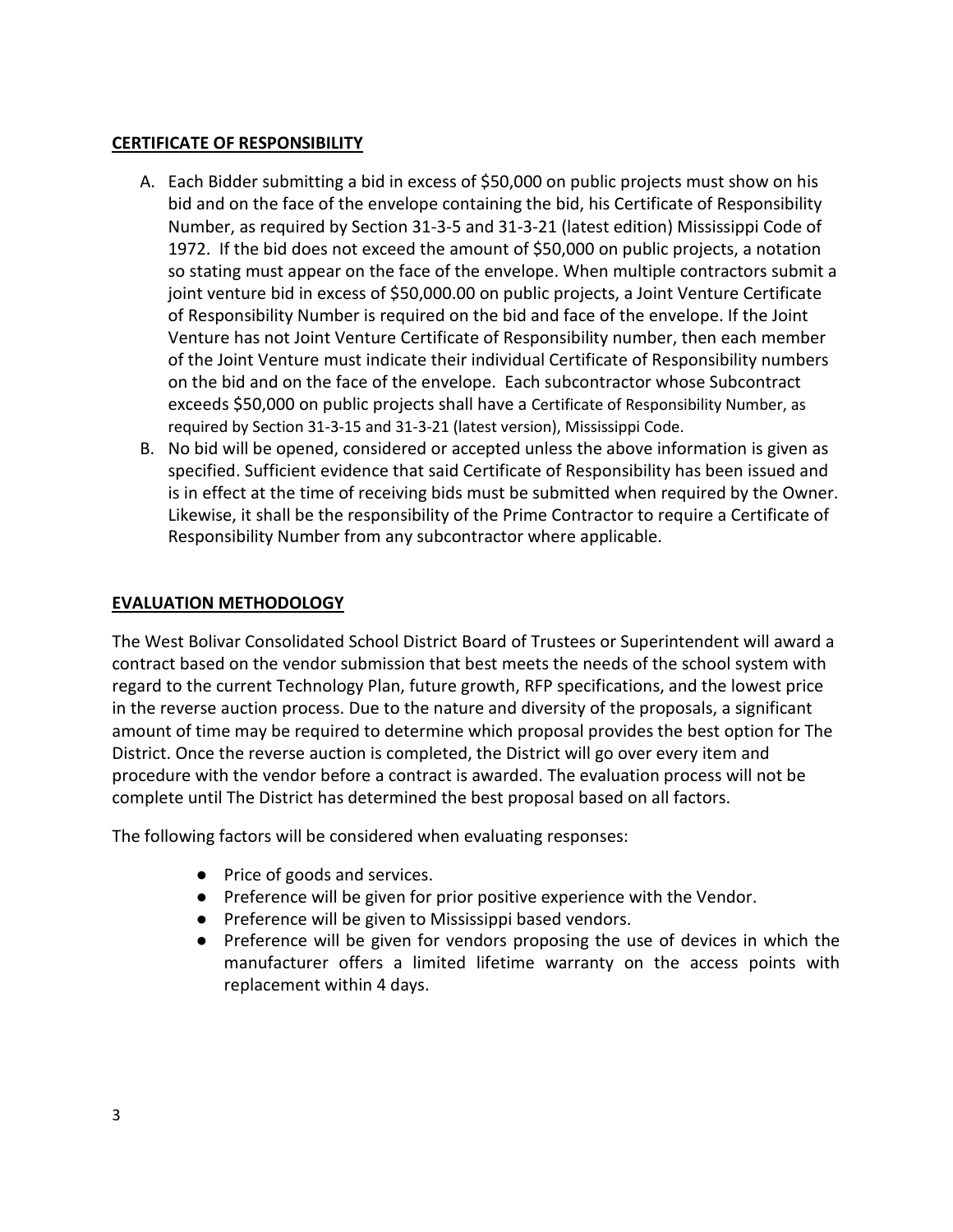#### **FINANCING**

This project is being funded by the West Bolivar Consolidated School District. The School Board and the Superintendent have sole power to fund or reject any and all bids.

#### **VENDOR QUALIFICATIONS**

The West Bolivar Consolidated School District may make such investigations as deemed necessary to determine the ability of the bidder or subcontractors or suppliers to perform the work, and the bidder shall furnish to the West Bolivar Consolidated School District all such information and data for this purpose as the West Bolivar Consolidated School District may request. The West Bolivar Consolidated School District reserves the right to reject any bid if the evidence submitted by or investigation of such Bidder fails to satisfy the West Bolivar Consolidated School District that such bidder is properly qualified to carry out the obligations of the contract and/or to complete the work contemplated therein within the time required.

The bidder is specifically advised that any person, firm or other party to whom it proposes to award a subcontract or purchase order under this contract must be acceptable to the West Bolivar Consolidated School District.

The successful vendor (contractor) must have or be certified with the following:

- Be able to supply all products and services.
- Be an authorized dealer in the State of Mississippi for all products.
- Have current liability insurance and worker's compensation insurance (please enclose a copy of each with your bid).
- The bidder MAY NOT contract out any part of the work to a third party individual or company.
- Provide the documentation of the vendor's wireless, switching and cabling certifications.
- Bidder must DEMONSTRATE that any proposed solution can integrate with existing systems without problems or downtime.
- Installation of cabling and speakers must be done after school hours or at night.
- Be able to be onsite in 4 hours or less.
- Be able to modify existing VLANs to enable the gate systems to communicate with the phone systems.
- Be able to modify existing phones and VLANs to communicate with the proposed intercom system.

The above is not an inclusive list.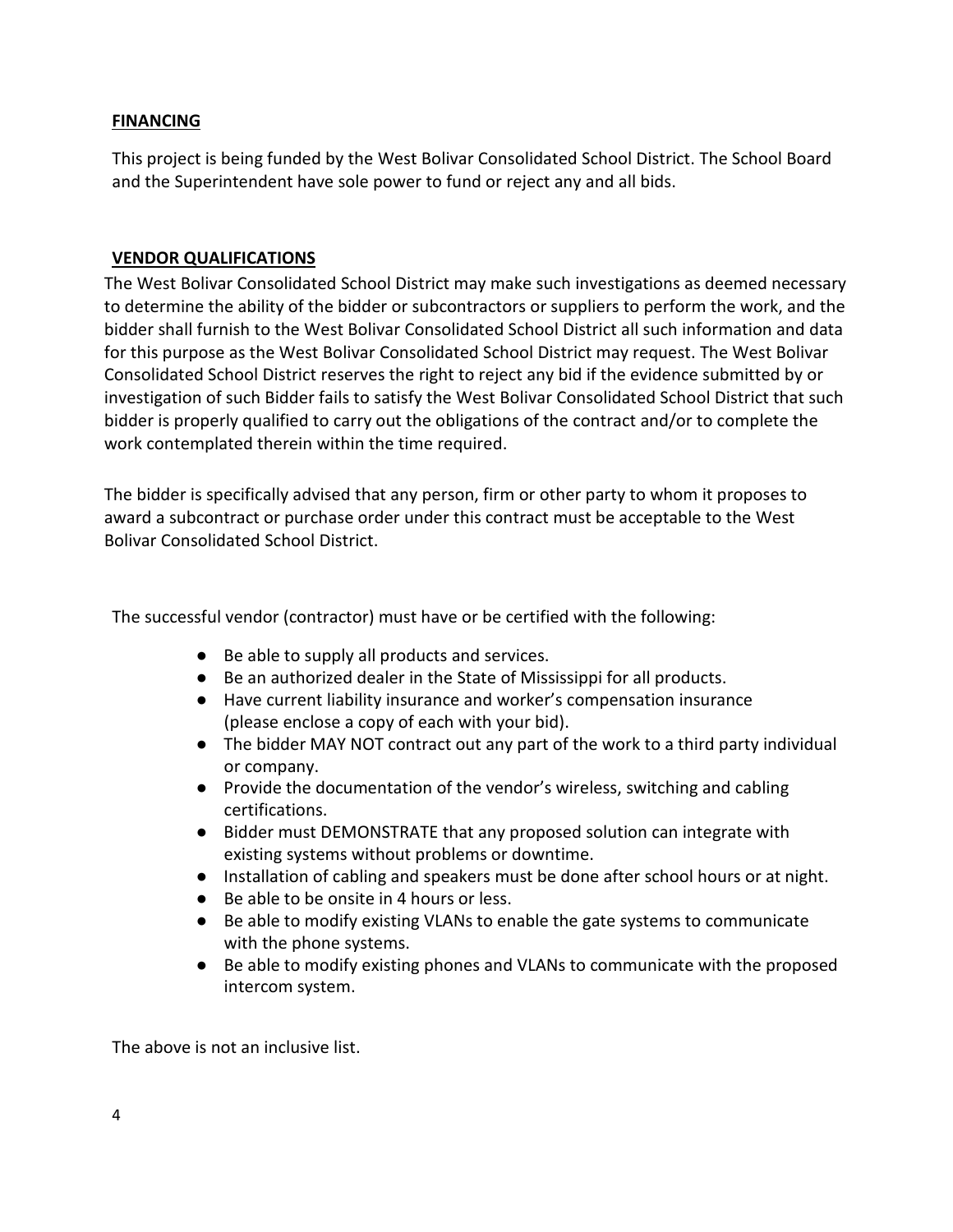#### **DISQUALIFICATION OF BIDDER**

The West Bolivar Consolidated School District reserves the right to award to other than the lower bidder when, in the judgment of the district administration, it is in the best interest of the district do so. A Bidder may be disqualified for such reasons as:

- A. Bidder's failure to comply with requirements regarding Certificate of Responsibility.
- B. Bidder's failure to sign Bidder's Proposal Form or to otherwise properly complete the Proposal Form.
- C. Bidder's failure to complete the mandatory Pre-bid onsite walkthrough.
- D. Bidder being in litigation with the West Bolivar Consolidated School District.
- E. Bidder having defaulted on a previous contract.
- F. Bidder having performed unsatisfactorily on a previous contract, including but not limited to the Bidder's failure to fulfill the warranty obligations of a previous contract with the West Bolivar Consolidated School District.
- G. Bidder's failure to include documentation for required certifications and authorizations.

The above is not an inclusive list.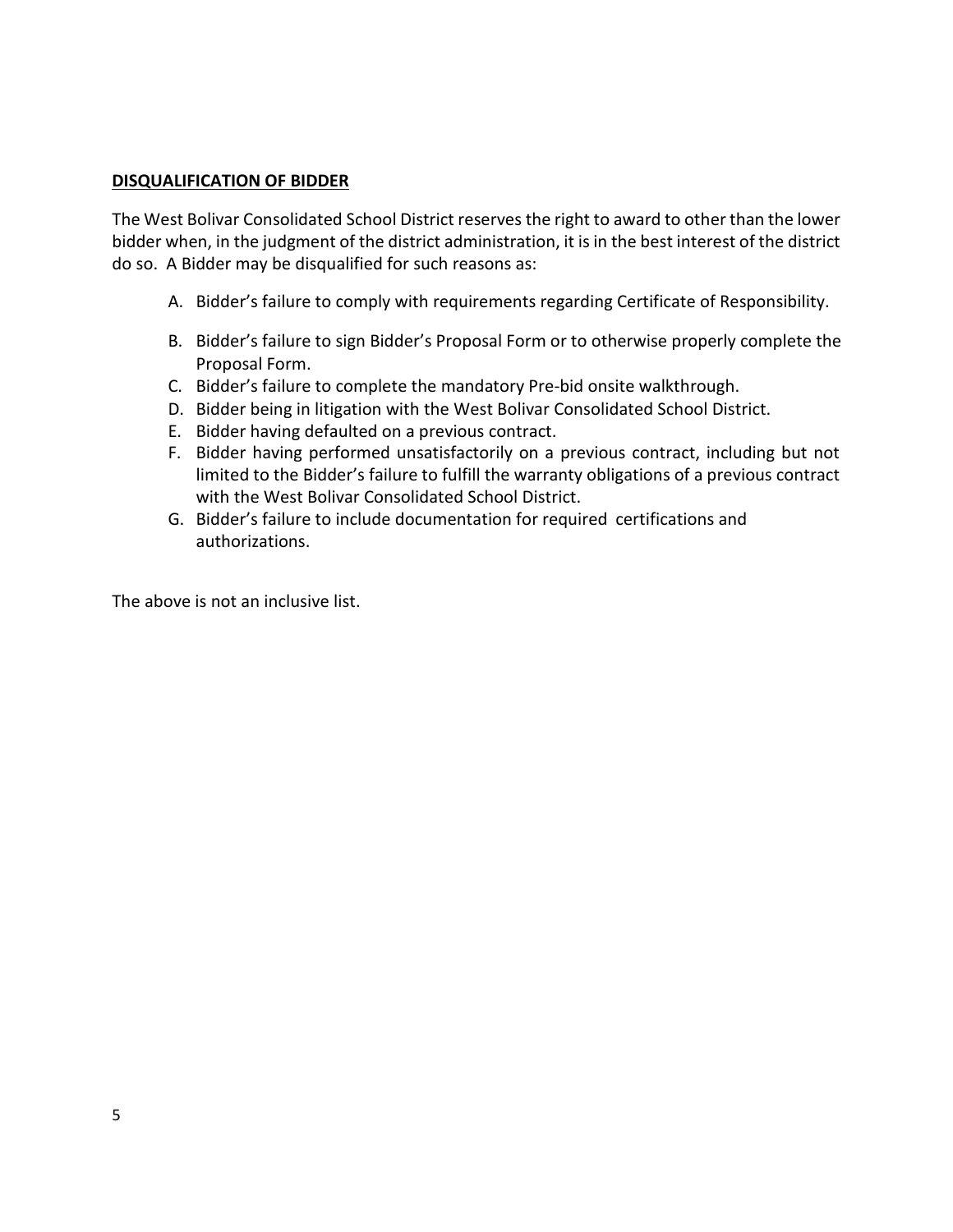#### **OBJECTIVE:**

West Bolivar Consolidated School District's objective is for vendors to propose a solution that will meet the criteria of replacing and existing analog communication system with a new IP based communication system throughout the district. This system will utilize existing WAN circuits between the campuses to allow any VoIP phone in the District to be used as a call point for the intercom system - even at a different school. This system should also provide the ability to use the new intercom system as a bell system. This system should be able to be administered from the existing computer system and/or central location. Each classroom should have a way to send a call and communicate abroad. Call buttons do qualify but not the only option.

#### **Equipment & Installation Specification**

Vendor is responsible for all equipment. Installation must not interfere with any district's day to day operation and use of bandwidth must be kept to a minimal.

The amount needed will be determined by the vendors proposed number of access points

- Bid must include cabling and all necessary components (patch cables, patch panels, jacks and mounts, crimp ends, etc.).
- Bid must include the cost of labor and installation.
- Cabling must be neatly run and connected to the wall via J-hooks in the ceiling and may not lay directly on ceiling tiles.
- When cabling runs outside of the building it must be placed in EMT conduit and attached to walkways.
- All speakers should be ceiling mounted in a drop ceiling classroom. Horns may be used in larger areas such as gymnasiums and cafeterias.
- All wiring must be new
- Wall switch call buttons (if used) must be installed inside walls or within wall mounted conduit. Exposed wiring is not acceptable.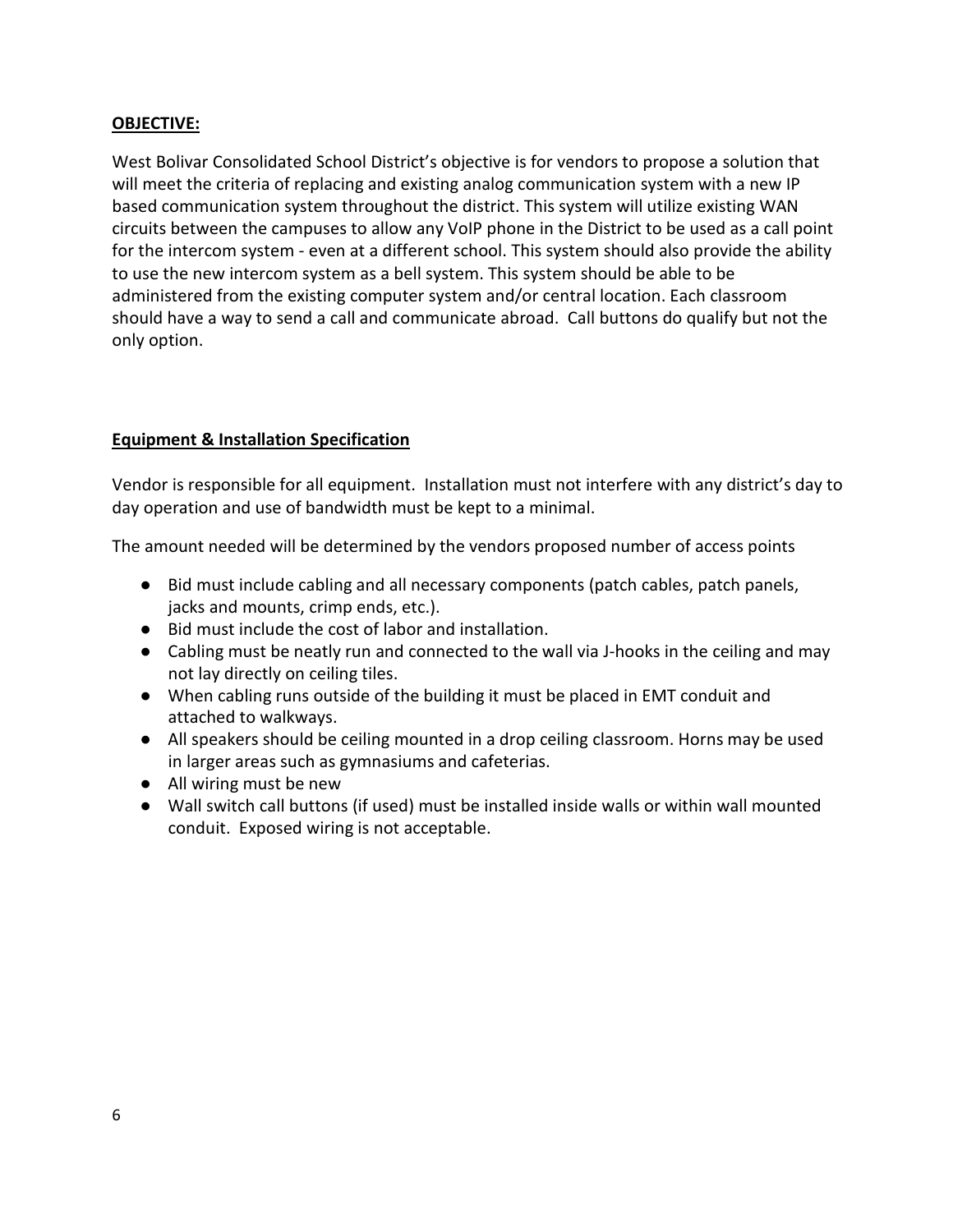#### **Other Considerations**

#### **Vendor installed Patch Panels and Cabling**

- Any cables run by the vendor will be terminated into a patch panel on one end and in a wall mounted full box jack on the other.
- The vendor may need to install new patch panels at all sites. Wireless systems must have the ability to be centrally managed and to allow for guests to connect to the wireless points. The system must be able to support multiple VLANS and multiple SSIDs.
- **●** Vendor must provide all MDF and IDF closets that have access point terminations with a UPS with minimum specs of 1000W or equivalent VA ratings). All UPS devices should be able to be monitored and managed from the network.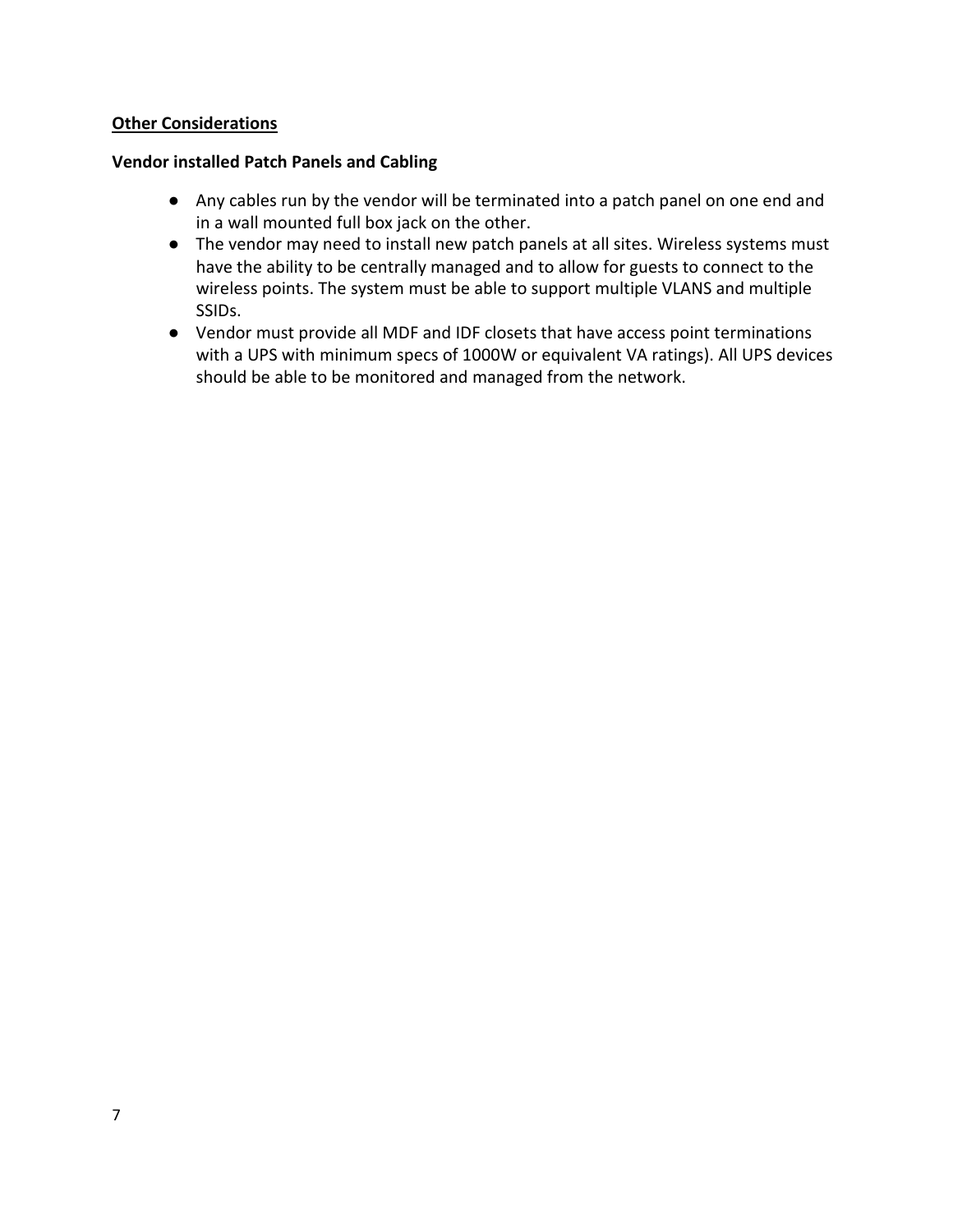#### **CLASSROOM COUNTS\***

Will provide in a separate document.

#### **RIGHT TO REJECT**

The West Bolivar Consolidated School District reserves the right to accept or reject all proposals or sections thereof when the rejection is in the best interest of the school system. The Tate County School District reserves the right to award without further discussion. Therefore, responses should be submitted initially with the most favorable terms the vendor proposes. The West Bolivar Consolidated School District reserves the right to reject the proposal of a vendor who has previously failed to perform properly or completed on time contracts and to reject the proposal of any vendor who in the opinion of the West Bolivar Consolidated School District Board of Trustee or Superintendent, is not in a position to adequately perform the contract. The West Bolivar Consolidated School District Board of Trustees or Superintendent reserves the right to reject any and all proposals any part or parts of a proposal, waive any technicalities/informalities, increase or reduce quantities, make modifications or specifications, and award any or the entire contract in a manner that is in the best interest of the West Bolivar Consolidated School District. Contracts will be awarded to the vendor submitting the proposal determined to be in the best interests of the West Bolivar Consolidated School District